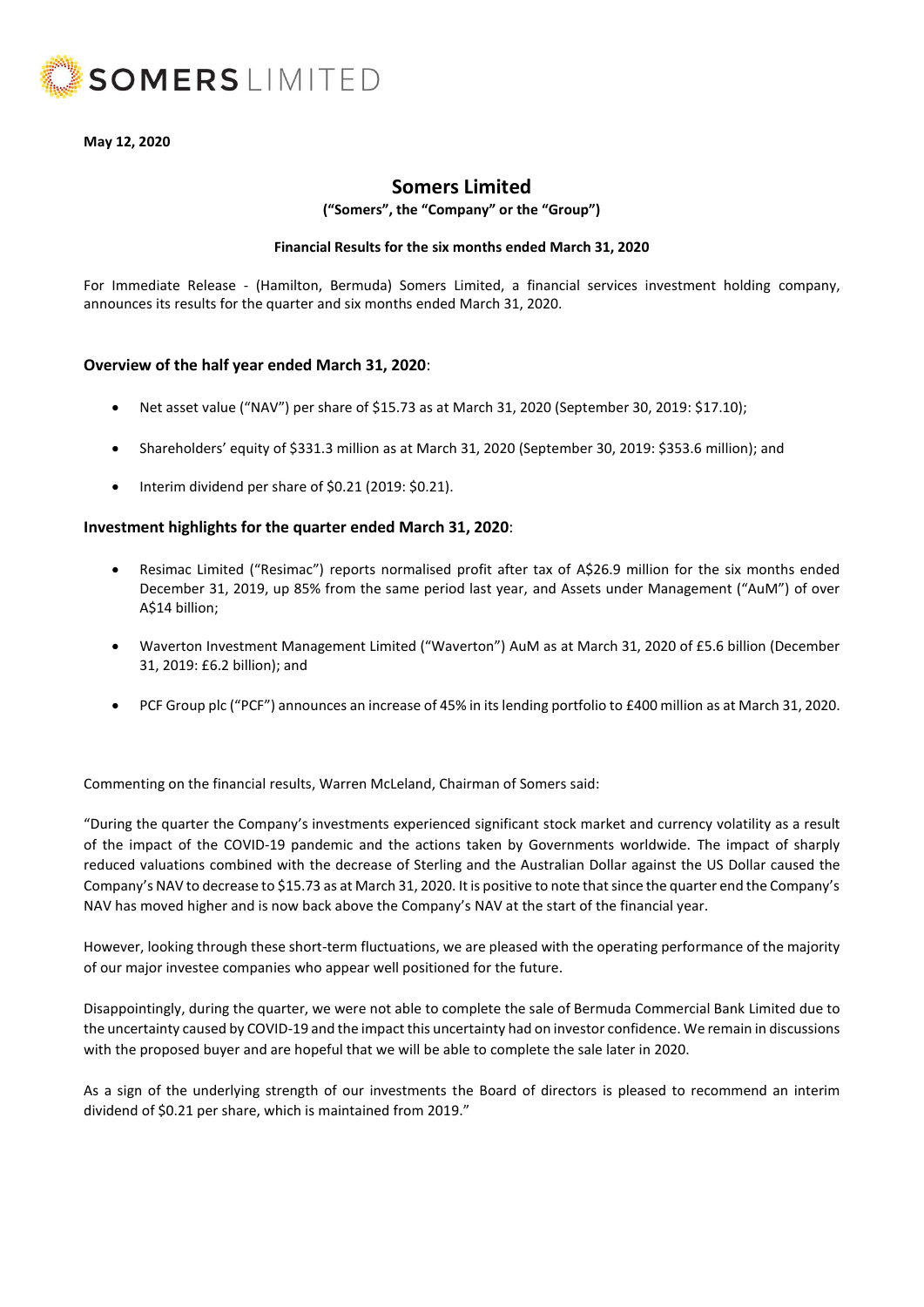

## **Summary of Somers' results for the six months ended March 31, 2020**

#### **Introduction**

Following the excellent first quarter performance where the Company reported net income of \$74.6 million, it is disappointing to see this performance turn around in the second quarter resulting in a net loss for the six months ended March 31, 2020 of \$22.0 million (2019: net loss of \$20.4 million). The loss per share for the six-month period was \$1.06 (2019: loss per share \$1.01). The Company's net asset value per share was \$15.73 as at March 31, 2020 (September 30, 2019: \$17.10).

During the quarter there was a \$78.3 million unrealised loss on the Company's investment portfolio (2019: unrealised loss of \$8.6 million). Investment gains and losses result from changes in the valuations of the Company's investments and the year to date loss was principally due to decreased valuations of the Company's holdings in PCF, Waverton, BCB and Thorn Group. Whilst we anticipate valuations to be impacted by COVID-19 in the short term, particularly in those businesses, such as PCF, which is focused on asset financing and whose customers will be impacted by the pandemic, we do expect that over the longer term these investments will generate significant value to Somers shareholders.

Net foreign exchange losses were \$27.7 million for the quarter (six-month year to date exchange losses were \$14.5 million). As at March 31, 2020, 76% of Somers' investment portfolio is denominated in foreign currencies, primarily Sterling and the Australian Dollar and the main driver of the Q2 currency losses was the 12.5% depreciation of the Australian Dollar versus the Dollar while Sterling depreciated by 6.3%. These exchange losses were primarily unrealised.

Total assets were \$403.2 million at March 31, 2020 (September 30, 2019: \$423.1 million). The investment portfolio was \$397.6 million as at March 31, 2020 (September 30, 2019: \$410.3 million) with equity investments (\$393.0 million) accounting for 98.8% of this total. Within investments, Resimac at \$194.1 million, BCB at \$70.0 million, Waverton at \$60.7 million, and PCF at \$23.6 million together represent 87.6% of total investments.

#### **Borrowings**

Total borrowings were \$70.2 million at March 31, 2020 (September 30, 2019: \$67.9 million).

#### **Shareholders' Equity**

Shareholders' equity ended the period at \$331.3 million (September 30, 2019: \$353.6 million).

Under the dividend reinvestment plan, out of dividends paid in January 2020 of \$6.2 million, \$5.9 million was reinvested in the Company through the issuance of 395,434 shares, resulting in an increase in the number of issued shares to 21,065,144 as at March 31, 2020.

Somers' share price ended the period at \$15.00, a discount of 4.7% to the Company's NAV per share.

#### **Dividend**

The Company's Board has resolved to pay an interim dividend of \$0.21 a share (2019: \$0.21). The record date for the dividend will be July 17, 2020 and the payment date will be July 27, 2020.

#### **Directors and Officers Interest in Somers' Share Capital**

At March 31, 2020 the Directors and Officers of the Company and their related interests had combined interests totalling 155,367 common shares representing 0.7% of the Company's issued share capital. No rights to subscribe to shares or debt securities in the Company have been granted to, or exercised by, any Director or Officer of the Company during the quarter.